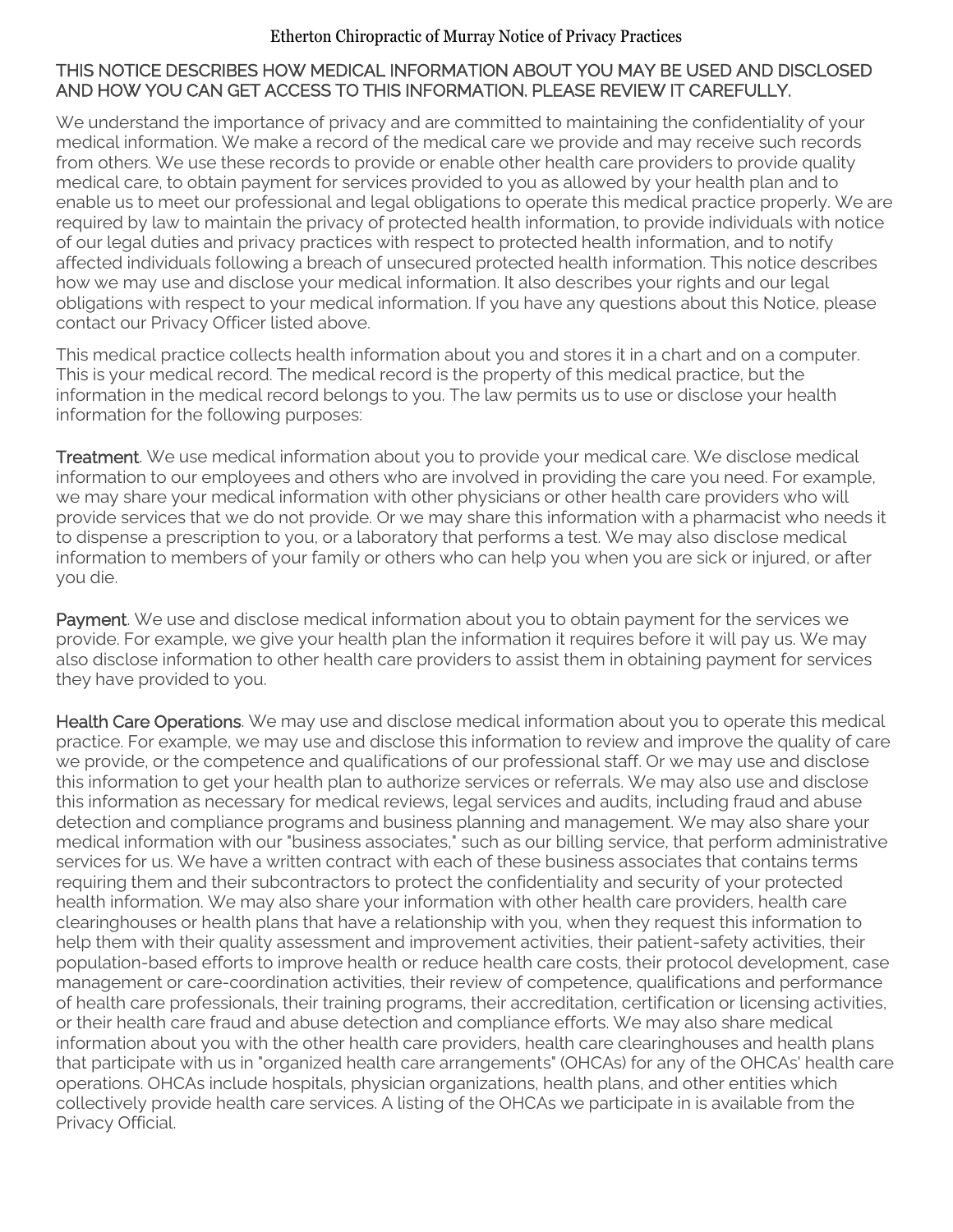Appointment Reminders. We may use and disclose medical information to contact and remind you about appointments. If you are not home, we may leave this information on your answering machine or in a message left with the person answering the phone.

Sign In Sheet. We may use and disclose medical information about you by having you sign in when you arrive at our office. We may also call out your name when we are ready to see you.

Notification and Communication with Family. We may disclose your health information to notify or assist in notifying a family member, your personal representative or another person responsible for your care about your location, your general condition or, unless you had instructed us otherwise, in the event of your death. In the event of a disaster, we may disclose information to a relief organization so that they may coordinate these notification efforts. We may also disclose information to someone who is involved with your care or helps pay for your care. If you are able and available to agree or object, we will give you the opportunity to object prior to making these disclosures, although we may disclose this information in a disaster even over your objection if we believe it is necessary to respond to the emergency circumstances. If you are unable or unavailable to agree or object, our health professionals will use their best judgment in communication with your family and others.

Public Health. We may, and are sometimes required by law, to disclose your health information to public health authorities for purposes related to: preventing or controlling disease, injury or disability; reporting child, elder or dependent adult abuse or neglect; reporting domestic violence; reporting to the Food and Drug Administration problems with products and reactions to medications; and reporting disease or infection exposure. When we report suspected elder or dependent adult abuse or domestic violence, we will inform you or your personal representative promptly unless in our best professional judgment, we believe the notification would place you at risk of serious harm or would require informing a personal representative we believe is responsible for the abuse or harm.

Health Oversight Activities. We may, and are sometimes required by law, to disclose your health information to health oversight agencies during the course of audits, investigations, inspections, licensure and other proceedings, subject to the limitations imposed by law.

Judicial and Administrative Proceedings. We may, and are sometimes required by law, to disclose your health information in the course of any administrative or judicial proceeding to the extent expressly authorized by a court or administrative order. We may also disclose information about you in response to a subpoena, discovery request or other lawful process if reasonable efforts have been made to notify you of the request and you have not objected, or if your objections have been resolved by a court or administrative order.

Law Enforcement. We may, and are sometimes required by law, to disclose your health information to a law enforcement official for purposes such as identifying or locating a suspect, fugitive, material witness or missing person, complying with a court order, warrant, grand jury subpoena and other law enforcement purposes.

Coroners. We may, and are often required by law, to disclose your health information to coroners in connection with their investigations of deaths.

Organ or Tissue Donation. We may disclose your health information to organizations involved in procuring, banking or transplanting organs and tissues.

Public Safety. We may, and are sometimes required by law, to disclose your health information to appropriate persons in order to prevent or lessen a serious and imminent threat to the health or safety of a particular person or the general public.

Proof of Immunization. We will disclose proof of immunization to a school that is required to have it before admitting a student where you have agreed to the disclosure on behalf of yourself or your dependent.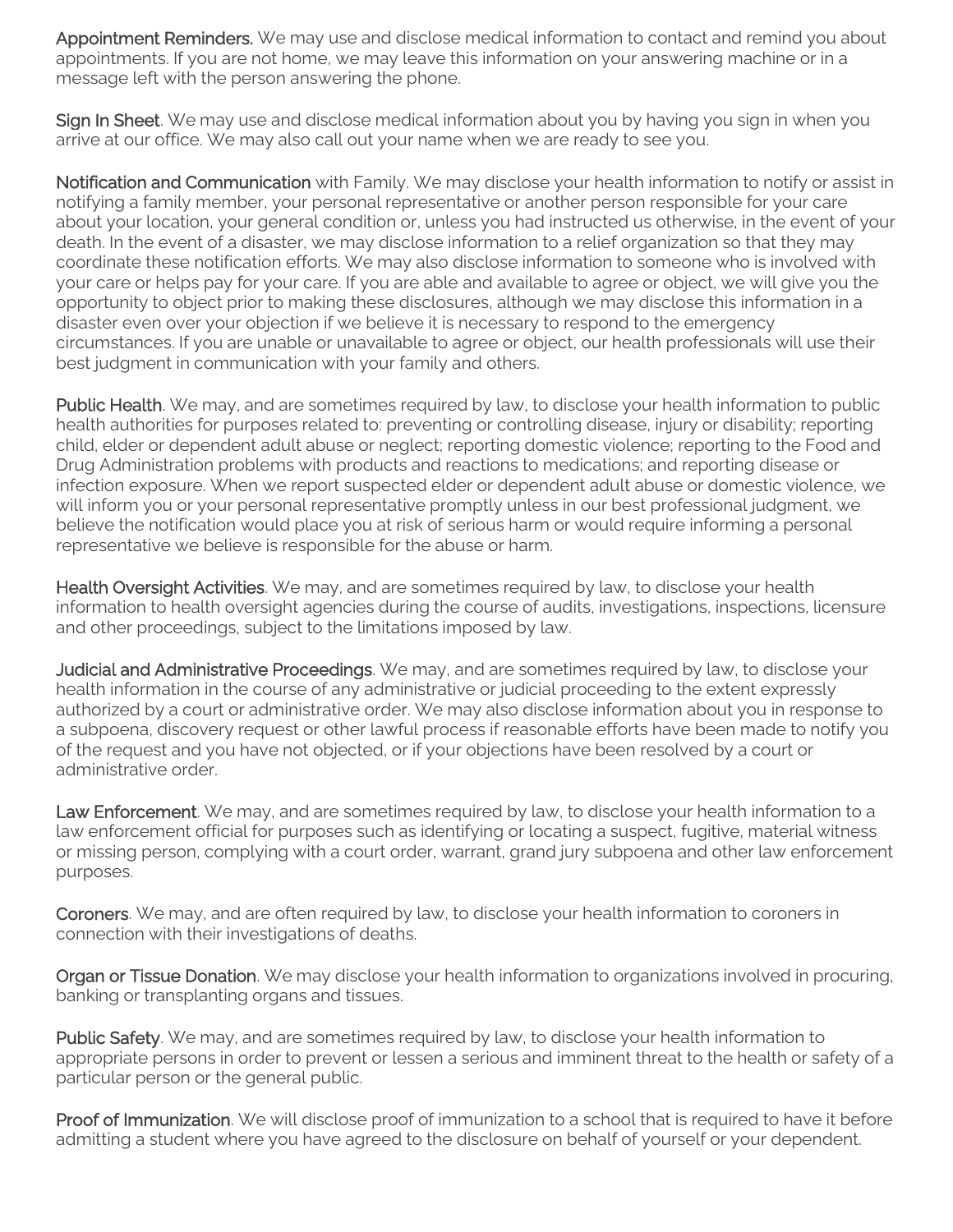Specialized Government Functions. We may disclose your health information for military or national security purposes or to correctional institutions or law enforcement officers that have you in their lawful custody.

Workers' Compensation. We may disclose your health information as necessary to comply with workers' compensation laws. For example, to the extent your care is covered by workers' compensation, we will make periodic reports to your employer about your condition. We are also required by law to report cases of occupational injury or occupational illness to the employer or workers' compensation insurer.

Change of Ownership. In the event that this medical practice is sold or merged with another organization, your health information/record will become the property of the new owner, although you will maintain the right to request that copies of your health information be transferred to another physician or medical group.

Breach Notification. In the case of a breach of unsecured protected health information, we will notify you as required by law. If you have provided us with a current e-mail address, we may use e-mail to communicate information related to the breach. In some circumstances our business associate may provide the notification. We may also provide notification by other methods as appropriate.

When This Medical Practice May Not Use or Disclose Your Health Information Except as described in this Notice of Privacy Practices, this medical practice will, consistent with its legal obligations, not use or disclose health information which identifies you without your written authorization. If you do authorize this medical practice to use or disclose your health information for another purpose, you may revoke your authorization in writing at any time.

# Your Health Information Rights

Right to Request Special Privacy Protections. You have the right to request restrictions on certain uses and disclosures of your health information by a written request specifying what information you want to limit, and what limitations on our use or disclosure of that information you wish to have imposed. If you tell us not to disclose information to your commercial health plan concerning health care items or services for which you paid for in full out-of-pocket, we will abide by your request, unless we must disclose the information for treatment or legal reasons. We reserve the right to accept or reject any other request and will notify you of our decision.

Right to Request Confidential Communications. You have the right to request that you receive your health information in a specific way or at a specific location

Right to Inspect and Copy. You have the right to inspect and copy your health information, with limited exceptions. To access your medical information, you must submit a written request detailing what information you want access to, whether you want to inspect it or get a copy of it, and if you want a copy, your preferred form and format. We will provide copies in your requested form and format if it is readily producible, or we will provide you with an alternative format you find acceptable, or if we can't agree and we maintain the record in an electronic format, your choice of a readable electronic or hardcopy format. We will also send a copy to any other person you designate in writing. We will charge a reasonable fee which covers our costs for labor, supplies, postage, and if requested and agreed to in advance, the cost of preparing an explanation or summary. We may deny your request under limited circumstances. If we deny your request to access your child's records or the records of an incapacitated adult you are representing because we believe allowing access would be reasonably likely to cause substantial harm to the patient, you will have a right to appeal our decision. If we deny your request to access your psychotherapy notes, you will have the right to have them transferred to another mental health professional.

Right to Amend or Supplement. You have a right to request that we amend your health information that you believe is incorrect or incomplete. You must make a request to amend in writing and include the reasons you believe the information is inaccurate or incomplete. We are not required to change your health information and will provide you with information about this medical practice's denial and how you can disagree with the denial. We may deny your request if we do not have the information, if we did not create the information (unless the person or entity that created the information is no longer available to